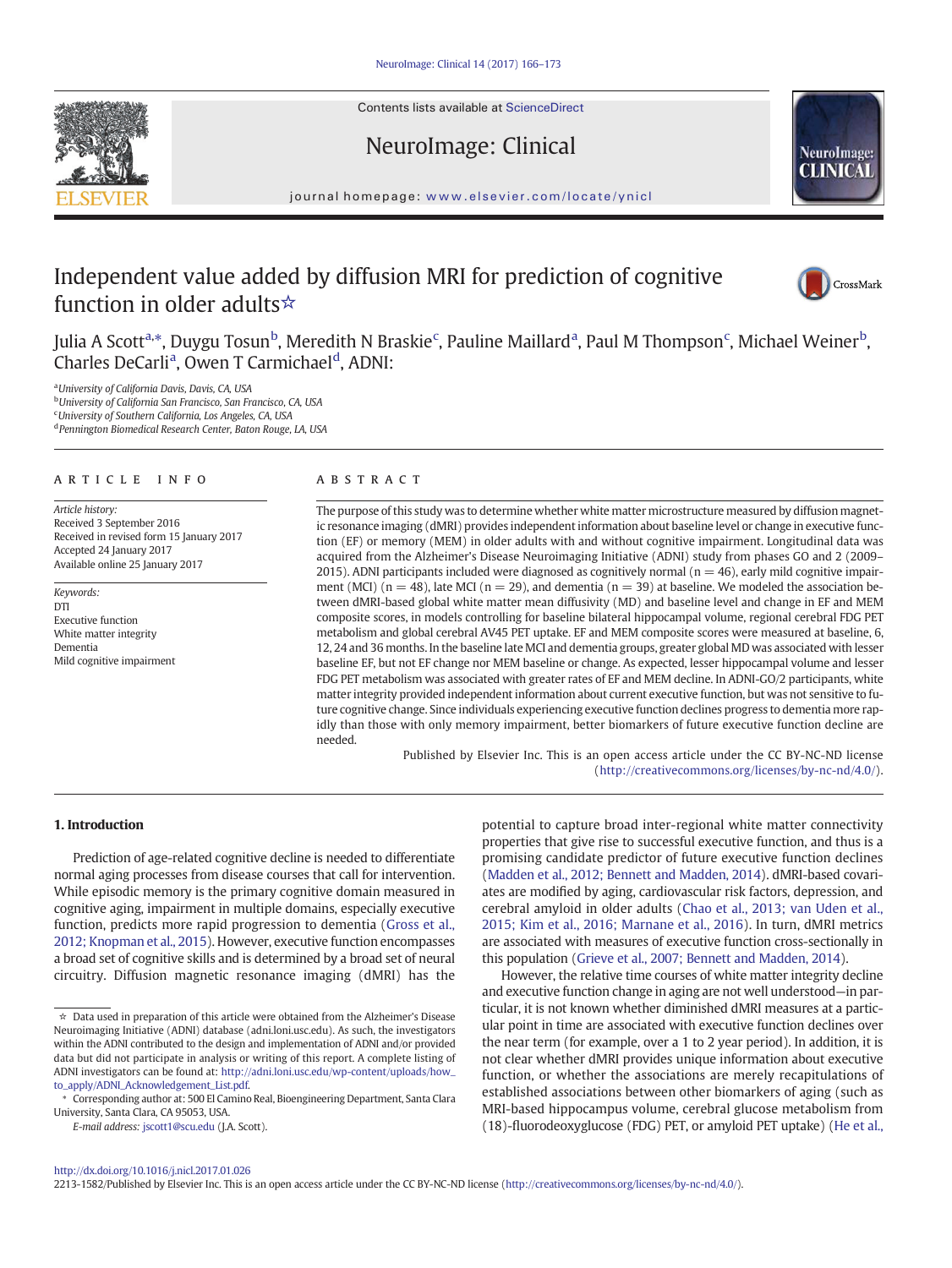[2012; Voineskos et al., 2012; Zhang et al., 2014\)](#page-6-0). Prior studies have shown that dMRI measures are associated with concurrent executive functioning [\(Gibbons et al., 2012; Madden et al., 2012; Hedden et al.,](#page-6-0) [2016\)](#page-6-0), and additional studies have suggested that additional MRI markers of the white matter (predominantly white matter lesion burden from FLAIR) are associated with both concurrent executive functioning and declines over time [\(Gibbons et al., 2012; Madden et al.,](#page-6-0) [2012; Hedden et al., 2016](#page-6-0)). More common are studies in the memory domain, with the emerging consensus view that markers from structural MRI (cortical thickness, hippocampal volume) and FDG PET (hypometabolism) predict future declines [\(Mormino et al., 2009;](#page-7-0) [Crane et al., 2012; Gross et al., 2012; Dore et al., 2013; Wirth et al.,](#page-7-0) [2013a, b](#page-7-0)). To our knowledge, the unique value of dMRI as a predictor of concurrent executive functioning or executive function changes has not been fully explored in aging populations with memory impairments.

Therefore we assessed whether global or regional dMRI measures predict executive function declines in older adults across the range of functioning from normal cognition to dementia. Importantly, we simultaneously account for the contributions of other well-established predictors of memory or executive function—MRI structural measures, cerebral glucose metabolism, and amyloid pathology to executive function—to clearly identify any additive value of dMRI. In this study, we model the effects of these variables on annual change in both episodic memory and executive function within the Alzheimer's Disease Neuroimaging Initiative (ADNI) data set. Further, we tested the effects of each predictor within diagnostic groups (cognitively normal, early and late mild cognitive impairment, and dementia) to determine whether the combined group effects were driven by a single group. We hypothesized that white matter microstructure parameters, as measured by dMRI, would add predictive value to executive function, after accounting for other age and disease-associated variables.

#### 2. Methods

#### 2.1. Participants

Data used in the preparation of this article were obtained from the ADNI database [\(adni.loni.usc.edu](http://adni.loni.usc.edu)). The ADNI was launched in 2003 as a public-private partnership, led by Principal Investigator Michael W. Weiner, MD. The primary goal of ADNI has been to test whether serial magnetic resonance imaging (MRI), positron emission tomography (PET), other biological markers, and clinical and neuropsychological assessment can be combined to measure the progression of mild cognitive impairment (MCI) and early Alzheimer's disease (AD). For up-to-date information, see [www.adni-info.org.](http://www.adni-info.org)

Data used here were obtained from 202 ADNI-GO and ADNI-2 cognitively normal (CN), early mild cognitive impairment (MCI), late MCI, and dementia (AD) participants followed longitudinally between 2009 and 2015. Data was extracted from the ADNI databases on March 15, 2016. Cognitive assessments at baseline, 6, 12, 24, and 36 months were selected. Baseline-associated data was selected for other variables. Group clinical and demographic data are reported in [Table 1](#page-2-0).

#### 2.2. Cognitive assessments

Executive function (ADNI-EF) ([Gibbons et al., 2012](#page-6-0)) and memory (ADNI-MEM) ([Crane et al., 2012](#page-6-0)) composite z-scores were calculated from the ADNI neuropsychological battery of tests and have been described in detail elsewhere.

#### 2.3. PET imaging and analysis

PET scans were acquired using a standardized protocol, which can be obtained from the ADNI database. We used Florbetapir (AV45) as a marker of cerebral amyloid ([Landau et al., 2013](#page-7-0)) and FDG-PET as a measure of cerebral metabolism [\(Landau et al., 2011\)](#page-7-0). AV45 cortical standard uptake volume ratio (SUVR) was normalized by whole cerebellum as our summary measure of interest. Mean FDG-PET SUVR from five metaROIs was used for the present analysis.

#### 2.4. MRI imaging and analysis

Structural MRI T1 weighted and FLAIR scans were used for fourtissue segmentation into gray matter, normal appearing white matter, white matter hyperintensities, and cerebrospinal fluid [\(Carmichael](#page-6-0) [et al., 2012](#page-6-0)). Bilateral hippocampal volumes were extracted from volumetric segmentations of T1 weighted images by FreeSurfer v5.3 [\(Mormino et al., 2009\)](#page-7-0).

Processing and analysis of DTI maps has been described elsewhere [\(Nir et al., 2013](#page-7-0)). In brief, diffusion weighted images (DWI;  $256 \times 256$ ) matrix; voxel size:  $2.7 \times 2.7 \times 2.7$  mm<sup>3</sup>; TR = 9000 ms; scan time = 9 min) were collected. 46 separate images were acquired for each DTI scan: 5 T2-weighted images with no diffusion sensitization ( $b<sub>0</sub>$  images) and 41 diffusion-weighted images ( $b = 1000$  s/mm<sup>2</sup>). Prior to estimating diffusion parameters, the raw dMRI were registered to the structural MRI by validated methods [\(Nir et al., 2013\)](#page-7-0). Then diffusion parameters were calculated for each image—fractional anisotropy (FA), mean diffusivity (MD), radial diffusivity (RD) and axial diffusivity (AxD). The FA image from The Johns Hopkins University (JHU) DTI atlas ([Mori et al.,](#page-7-0) [2008](#page-7-0)) was applied for ROI labeling to each subject's FA image, resulting in 43 ROIs. Global summary parameters were calculated for average FA, MD, radial diffusivity (RD) and axial diffusivity (AxD) across all ROIs.

#### 2.5. CSF immunoassay

CSF collection procedures can be downloaded from the ADNI database [\(Shaw et al., 2011\)](#page-7-0) and CSF assay processing and analysis has been previously described ([Shaw et al., 2011](#page-7-0)). We used total CSF  $AB_{1-}$  $_{42}$ , total tau, and p-tau<sub>181</sub>.

#### 2.6. Statistical analyses

All statistical analyses were conducted with SPSS Statistics v.21. Prior to analysis, continuous summary variables were converted to zscores based on mean and standard deviation of the baseline CN values.

For each composite score (ADNI-EF and ADNI-MEM), regularized ridge regression models of baseline data were run to guide selection of co-linear variables for linear mixed models (e.g. MD or FA, total GM or hippocampal volume, AV45 or Aβ1–42, t-tau or diagnostic group). Variables included in the ridge regression analyses included DTI FA and MD, mean regional FDG-PET, global AV45-PET, CSF measures of Aβ<sub>1-42</sub> and t-tau, hippocampal, gray matter, normal appearing white matter, white matter hyperintensities, and cerebrospinal fluid volumes (see eTable 1 in Supplement for a complete list of variables). Demographic information, diagnosis, APOE ɛ4 genotype, and intracranial vault (ICV) were also included in the ridge regression to model their effects in evaluating the contributions of the imaging measures to cognition. However, these measures were also included in all later analyses regardless of whether they were significant in the ridge regression. Imaging variables from the ridge regression that survived either the ADNI-EF or ADNI-MEM models were retained for further analyses.

Next, for each composite score, step-wise linear mixed models nested by diagnostic group were built to determine whether any of the imaging variables were associated with baseline scores or modified the rate of change in scores. Every model adjusted for age, sex, education, APOE ɛ4 genotype, and ICV and accounted for random effect of subject. Modifiers of change over time (years) were the selected imaging variables from the ridge regression. All independent variables were fixed baseline-associated values. Models were built step-wise to determine the cumulative variance explained by each for composite scores in the following order: MD (Model A),  $MD + Hippocampus$  (Model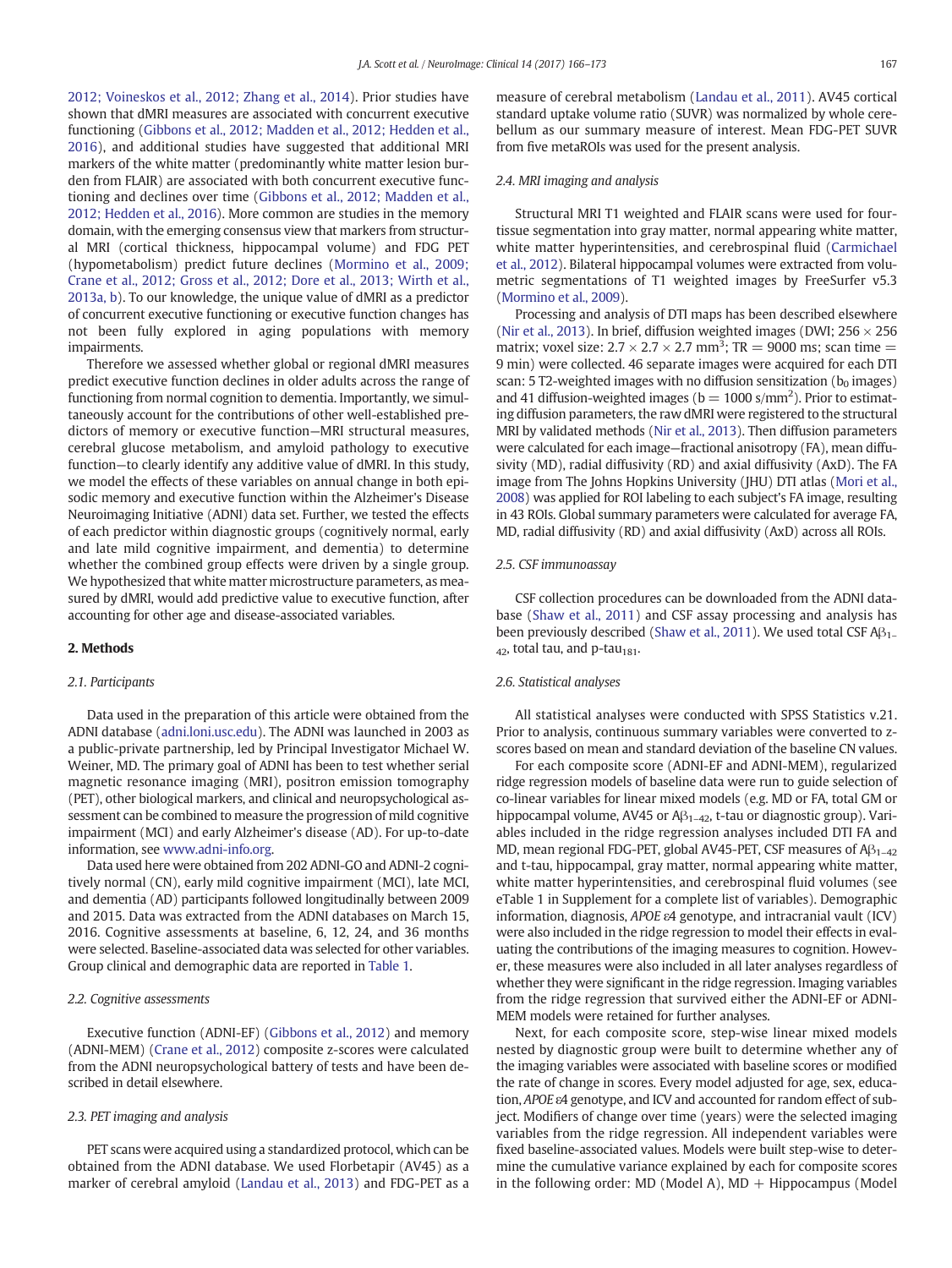#### <span id="page-2-0"></span>Table 1

Study demographics, cognitive scores and imaging metrics at baseline.

|                                                              | Cognitively normal                                 | Early MCI                                   | Late MCI                                  | Dementia      |
|--------------------------------------------------------------|----------------------------------------------------|---------------------------------------------|-------------------------------------------|---------------|
| Participants at baseline                                     | 46                                                 | 48                                          | 29                                        | 39            |
| 6 months                                                     | 77%                                                | 79%                                         | 78%                                       | 66%           |
| 1 year                                                       | 76%                                                | 76%                                         | 81%                                       | 61%           |
| 2 years                                                      | 64%                                                | 64%                                         | 57%                                       | 16%           |
| Sex (male)                                                   | 50.0%                                              | 56.3%                                       | 72.4%                                     | 64.1%         |
| APOE ε3/4 or 4/4                                             | $28.3%^{a,b,c}$                                    | 50% <sup>d</sup>                            | 79.3%                                     | 61.5%         |
| White-not Hispanic/Latino                                    | 84.8%                                              | 91.7%                                       | 100.0%                                    | 87.2%         |
| Age (years)                                                  | 72.9(5.9)                                          | 72.9(7.8)                                   | 72.4(6.4)                                 | 74.4(8.5)     |
| Education (years)                                            | 16(3)                                              | 16(3)                                       | 16(3)                                     | 15(3)         |
| Memory composite (Z-score)                                   | $0.88(0.52)^{a,b,c}$                               | $0.37(0.47)^{d,e}$                          | $-0.07(0.47)^f$                           | $-0.67(0.51)$ |
| Executive function (Z-score)                                 | $0.81(0.72)^{a,b,c}$                               | $0.19(0.62)^{d,e}$                          | $0.19(0.79)^f$                            | $-0.78(0.81)$ |
| Hippocampus $\text{cm}^3$ )                                  | $7.5(0.9)^{b,c}$                                   | $7.1(1.0)^{d,e}$                            | $6.6(0.9)^f$                              | 6.0(0.8)      |
| Total white matter hyperintensities (WMH) (cm <sup>3</sup> ) | $7.2(15.7)^{b,c}$                                  | $7.4(6.4)^d$                                | 10.0(9.6)                                 | 11.7(11.8)    |
| Intracranial vault $(ICV)$ $(cm3)$                           | $1420(135)^{b}$                                    | 1462(144)                                   | 1508(159)                                 | 1443(166)     |
| Total CSF (%ICV)                                             | $22\%(2\%)^{b,c}$                                  | $21\% (3\%)^{d,e}$                          | $23\% (3\%)^f$                            | 24%(2%)       |
| Total gray matter (%ICV)                                     | $39\%(2\%)^{b,c}$                                  | $39\%(3\%)^{d,e}$                           | 38%(3%)                                   | 38%(2%)       |
| Total normal appearing white matter (NAWM) (%ICV)            | $31\%(2\%)^c$                                      | $32\%(3\%)^{d,e}$                           | 31%(3%)                                   | $30\% (2\%)$  |
| Mean FA                                                      | $34.8 \times 10^{-2} (2.2 \times 10^{-2})^c$       |                                             |                                           |               |
| $34.0 \times 10^{-2} (2.6 \times 10^{-2})^e$                 | $34.5 \times 10^{-2} (2.3 \times 10^{-2})^{\rm f}$ |                                             |                                           |               |
| $33.1 \times 10^{-2} (2.1 \times 10^{-2})$                   |                                                    |                                             |                                           |               |
| Mean MD                                                      |                                                    |                                             |                                           |               |
| $9.9 \times 10^{-4}$ $(8.0 \times 10^{-4})$ <sup>a,b,c</sup> | $10.3 \times 10^{-4} (1.0 \times 10^{-4})^e$       |                                             |                                           |               |
| $10.4 \times 10^{-4} (1.0 \times 10^{-4})^{\rm f}$           | $11.0 \times 10^{-4} (1.0 \times 10^{-4})$         |                                             |                                           |               |
| Mean RD                                                      |                                                    |                                             |                                           |               |
| $8.1 \times 10^{-4} (8.0 \times 10^{-5})^{a,b,c}$            | $8.1 \times 10^{-4} (1.0 \times 10^{-4})^e$        | $8.5 \times 10^{-4} (1.0 \times 10^{-4})^f$ | $9.2 \times 10^{-4} (1.0 \times 10^{-4})$ |               |
| Mean AxD                                                     |                                                    |                                             |                                           |               |
| $13.6 \times 10^{-4} (8.0 \times 10^5)^{a,b,c}$              | $14.0 \times 10^4 (9.0 \times 10^{-5})^e$          |                                             |                                           |               |
| $14.1 \times 10^{-4} (1.0 \times 10^{-4})^{\rm f}$           | $14.7 \times 10^4 (1.0 \times 10^{-4})$            |                                             |                                           |               |
| FDG (SUVR)                                                   | $1.40(0.21)^{a,b,c}$                               | $1.34(0.22)^{d,e}$                          | $1.16(0.21)^t$                            | 1.08(0.12)    |
| AV45 (SUVR)                                                  | $5.32(0.83)^{a,b,c}$                               | $6.23(0.56)^{d,e}$                          | $6.53(0.61)^t$                            | 6.52(0.68)    |
| CSF $\mathsf{AB}_{1-42}$ (pg/ml)                             | $210.9(51.8)^{a,b,c}$                              | $168.2(49.1)^{d,e}$                         | $155.5(51.8)^f$                           | 135.6(33.9)   |
| $CSF$ t-tau ( $pg/ml$ )                                      | $62.9(25.1)^{a,b,c}$                               | $79.2(61.3)^e$                              | $114.3(57.3)^f$                           | 139.3(71.7)   |
| CSF p-tau <sub>181</sub> (pg/ml)                             | $33.3(12.4)^{a,b,c}$                               | $36.9(26.5)^e$                              | $49.9(26.0)^f$                            | 65.7(41.8)    |

<sup>a</sup> CN v. early MCI ( $p < 0.05$ ).

 $b$  CN v. late MCI ( $p < 0.05$ ).

CN v. AD ( $p < 0.05$ ).

 $d$  Early MCI v late MCI ( $p < 0.05$ ).

 $e$  Early MCI v. AD ( $p < 0.05$ ).

f Late MCI v. AD  $(p < 0.05)$ .

B),  $MD + Hippocampus + FDG$  (Model C), and  $MD +$ Hippocampus  $+$  FDG  $+$  AV45 (Model D). Secondary analyses substituted by RD or AxD for MD in Model A to test whether either of these components of MD was significantly associated with the composite scores.

Lastly, the specificity of the association between overall white matter MD and composite scores was tested in two steps. First, the association between composite score and each ROI MD were tested in independent linear mixed models (eTable 4–5 in Supplement). Second, a principal components analysis (PCA) was run on baseline ROI MD to determine subsets of correlated tracts independent of composite scores. Four components were estimated and optimized with varimax rotation. ROIs were associated with the component with greatest factor loading  $>$ 0.5; ROIs with a loading <0.5 were not grouped with a component. The regression coefficients for each component were extracted and used as predictors nested by diagnosis in linear mixed models for composite scores analogous to Model A.

#### 3. Results

#### 3.1. Sample characteristics

Diagnostic groups differed in cognitive, imaging and biomarker characteristics as expected (Table 1). ADNI-MEM and ADNI-EF were significantly lower in each diagnostic group ( $CN > E-MCI > L-MCI > AD$ ,  $p < 0.05$ ). Similarly, elevating mean MD and lessening hippocampal volume showed stepwise differences between diagnostic groups  $(p < 0.05)$ . Likewise, lessening FDG-PET SUVR and elevating AV45 uptake differed by diagnostic group in a stepwise fashion ( $p < 0.05$ ).

#### 3.2. Variable selection

Detailed report of baseline ridge regression can be found in Supplemental Materials (eTable 1). Based on these results, we selected mean MD, hippocampal volume, and PET FDG and AV45 to test as imaging correlates of ADNI-EF and ADNI-MEM in a stepwise fashion nested by diagnostic group.

#### 3.3. Executive function

Predictors of baseline ADNI-EF score and change in score were modeled progressively in linear mixed models nested by diagnostic group at baseline ( $N = 202$ , data points = 498). ADNI-EF score significantly declined with time ( $F = 5.996$ ,  $p < 0.001$ ) in the combined group and within late MCI and AD, in models containing only an intercept and slope term.

In the initial model in which MD was the only modifier of change over time (Model  $A_{EF}$ ), greater baseline ADNI-EF was significantly associated with lower average MD ( $F = 3.348$ ,  $p = 0.001$ ). This effect was significant within late MCI (Beta =  $-0.647$ , p = 0.003), and AD (Beta =  $-0.377$ , p = 0.001). MD did not significantly modify the rate of ADNI-EF decline in late MCI or AD, which did have a significant change in score (late MCI: Beta =  $-0.187$ , p < 0.001; AD: Beta =  $-0.269$ ,  $p = 0.006$ ). These results did not change significantly with the substitution of RD or AxD for MD. With the addition of hippocampal volume to the model (Model  $B_{EF}$ ), greater baseline ADNI-EF remained significantly associated with lower MD in the combined group ( $F = 5.699$ ,  $p < 0.001$ ) and within late MCI and AD ([Table 2](#page-3-0)).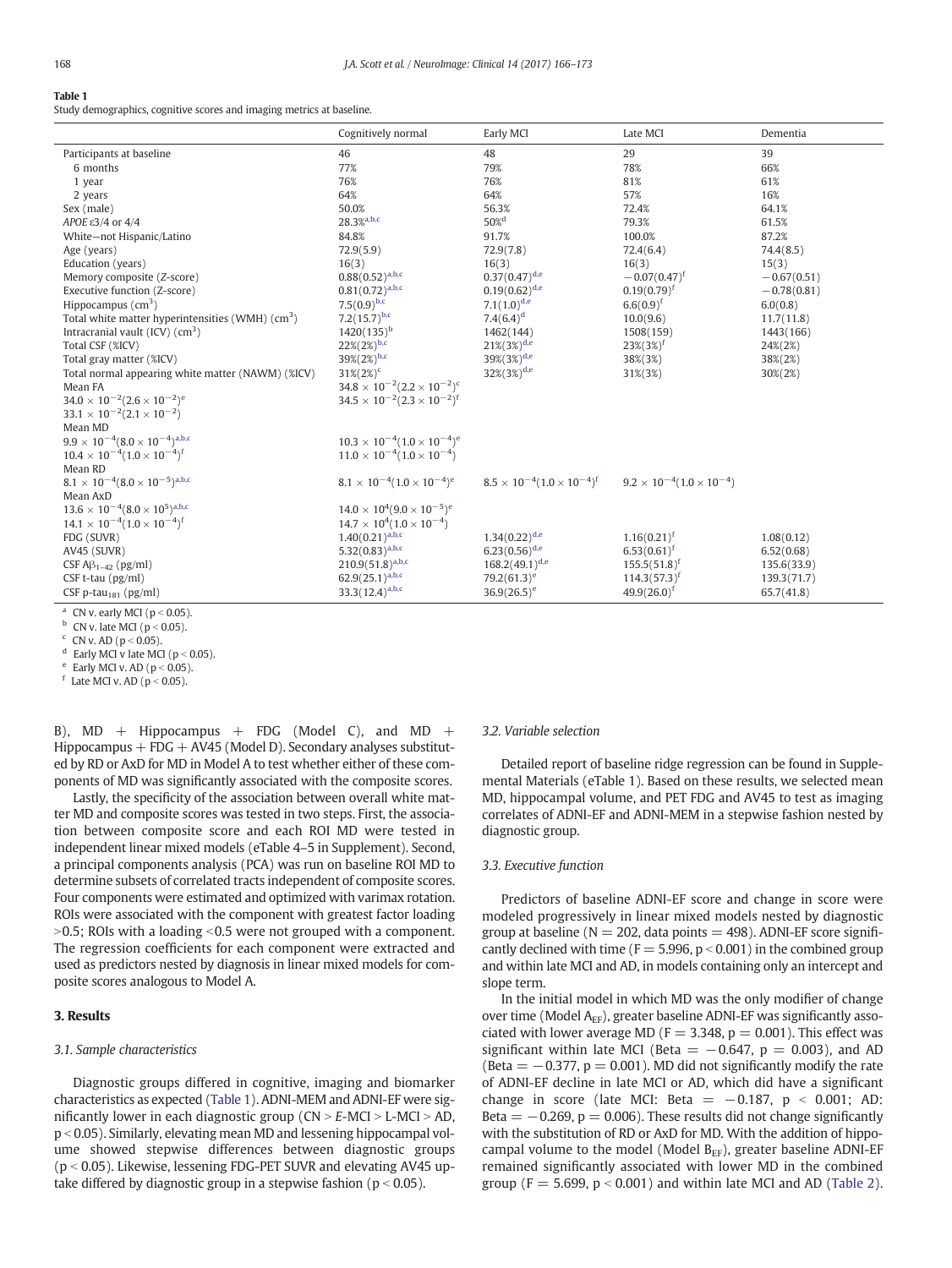<span id="page-3-0"></span>

| Table 2    |  |
|------------|--|
| $I = 1.10$ |  |

Longitudinal Model B for executive function.

|                               | Overall |       | Cognitively normal |       | Early MCI |       | Late MCI |       | Dementia |       |
|-------------------------------|---------|-------|--------------------|-------|-----------|-------|----------|-------|----------|-------|
|                               |         | D     | Beta               | p     | Beta      | D     | Beta     |       | Beta     | p     |
| Time (years)                  | 2.028   | 0.090 | 0.059              | 0.146 | 0.050     | 0.095 | $-0.033$ | 0.698 | $-0.297$ | 0.082 |
| Average MD                    | 5.699   | 0.000 | $-0.156$           | 0.253 | 0.065     | 0.586 | $-0.681$ | 0.005 | $-0.441$ | 0.000 |
| Average MD*time               | 1.030   | 0.391 | $-0.052$           | 0.271 | $-0.027$  | 0.285 | 0.062    | 0.456 | 0.083    | 0.274 |
| Hippocampal volume            | 0.759   | 0.554 | $-0.066$           | 0.669 | 0.086     | 0.352 | $-0.015$ | 0.931 | $-0.232$ | 0.162 |
| Hippocampal volume*time       | 2.815   | 0.025 | 0.013              | 0.776 | 0.065     | 0.017 | 0.141    | 0.021 | $-0.017$ | 0.846 |
| Age                           | 2.649   | 0.036 | $-0.293$           | 0.107 | $-0.045$  | 0.727 | 0.555    | 0.037 | 0.214    | 0.067 |
| Years of education            | 4.006   | 0.004 | 0.146              | 0.200 | 0.321     | 0.001 | 0.177    | 0.109 | 0.080    | 0.410 |
| Male                          | 1.753   | 0.143 | $-0.085$           | 0.749 | $-0.707$  | 0.024 | $-0.409$ | 0.256 | $-1.427$ | 0.001 |
| APOE $\varepsilon$ 3/4 or 4/4 | 2.916   | 0.024 | $-0.091$           | 0.739 | $-0.079$  | 0.689 | 1.247    | 0.002 | 0.311    | 0.177 |
| Intracranial vault            | 2.201   | 0.072 | 0.273              | 0.060 | $-0.158$  | 0.188 | $-0.158$ | 0.499 | 0.301    | 0.087 |

Bold values indicate significance at  $p < 0.05$ .

Lesser hippocampus volume was associated with greater ADNI-EF decline over time in the combined group ( $F = 2.815$ ,  $p = 0.025$ ). This effect was also significant within early and late MCI (Table 2). Model  $B_{EF}$  is reported in Table 2 to show the parameter estimates in the MRI-only markers. Prototypical trajectories by diagnostic group and by high or low global MD predicted by Model B<sub>EF</sub> are illustrated in Fig. 1.

Next, PET FDG was modeled (Model C<sub>EF</sub>, eTable 2 in Supplement) to test the additional value of PET markers. Lower MD was associated with greater baseline ADNI-EF in the combined group ( $F = 3.191$ ,  $p = 0.015$ ) and within late MCI ( $p = 0.004$ ). In addition, greater baseline ADNI-EF was significantly associated with higher FDG SUVR ( $F = 4.407$ ,  $p =$ 0.002) in the combined group and within early MCI ( $p = 0.029$ ). Greater decline in ADNI-EF was also associated with lower FDG SUVR in the combined group ( $F = 3.052$ ,  $p = 0.017$ ) and within early ( $p = 0.043$ ) and late MCI ( $p = 0.008$ ). Adding PET AV45 to this model (Model  $D_{EF}$ ) did not significantly modify the effect of baseline MD on either baseline or change in ADNI-EF.

In summary, MD and FDG were associated with contemporaneous ADNI-EF and hippocampal volume or FDG predicted the rate of change in ADNI-EF.



Fig. 1. Prototypical executive function and memory trajectories. Using parameter estimates from Tables 2 and 3 (Model B), estimated trends from baseline of (a) executive function and (c) memory scores are shown for prototype individuals in each diagnostic group: cognitively normal (CN, purple), early mild cognitive impairment (E-MCI, red), late mild cognitive impairment (L-MCI, green), and dementia (AD, blue). For each, the intercept represents a 74 year-old, APOE &4 negative male with a high school education and average intracranial volume as well as group-based average MD and hippocampus volume. In (b), the effect of low (−1 standard deviation, solid) and high (+1 standard deviation, dashed) MD is illustrated for CN and AD groups.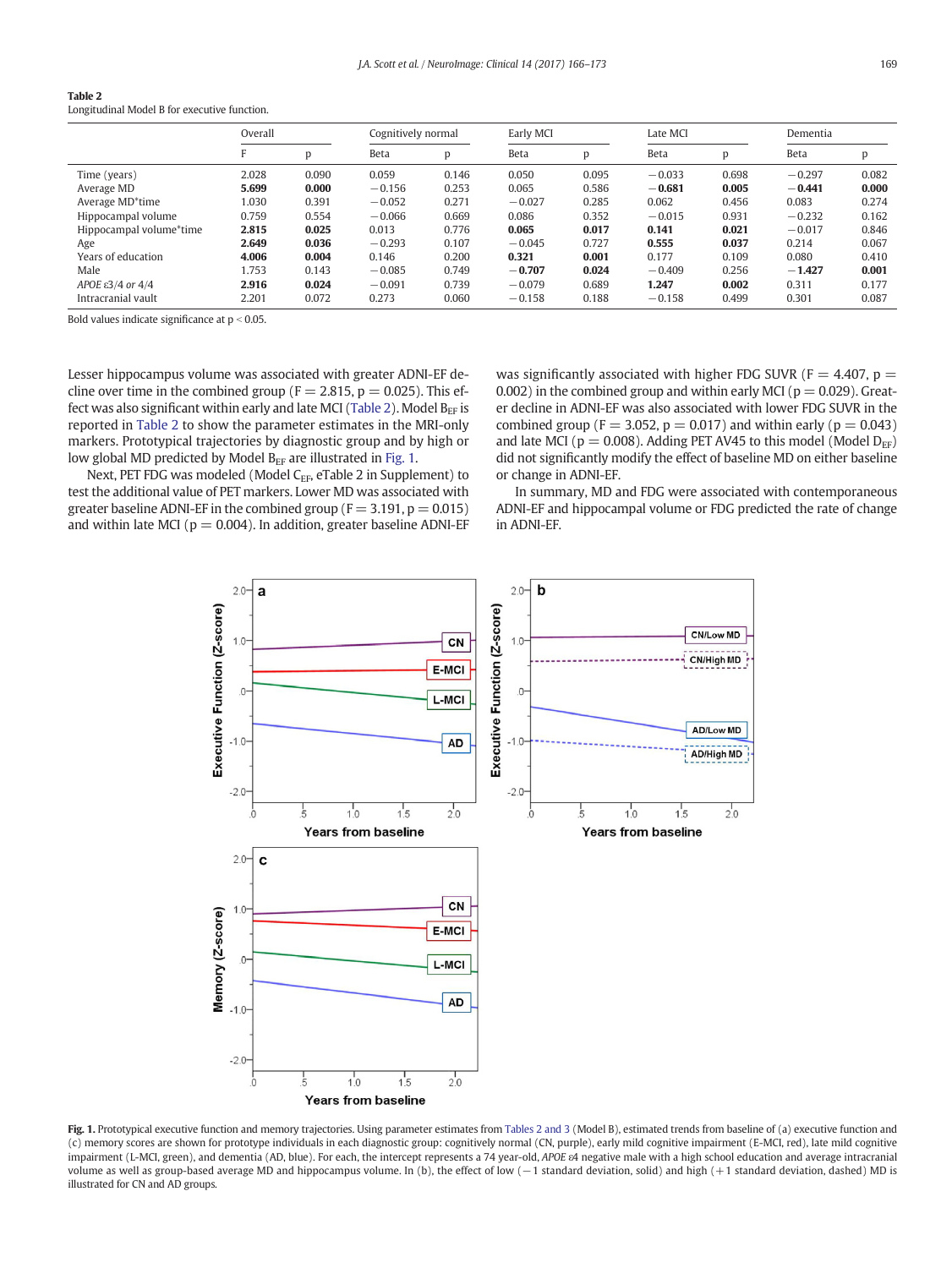#### Table 3 Longitudinal Model B for memory.

|                               | Overall |       | Cognitively normal |       | Early MCI |       | Late MCI |       | Dementia |       |
|-------------------------------|---------|-------|--------------------|-------|-----------|-------|----------|-------|----------|-------|
|                               |         | D     | Beta               | p     | Beta      | D     | Beta     | D     | Beta     | p     |
| Time (years)                  | 3.059   | 0.017 | 0.077              | 0.031 | $-0.064$  | 0.013 | $-0.081$ | 0.272 | $-0.036$ | 0.806 |
| Average MD                    | 0.344   | 0.848 | 0.000              | 0.996 | $-0.038$  | 0.646 | $-0.089$ | 0.591 | $-0.080$ | 0.352 |
| Average MD*time               | 0.134   | 0.970 | 0.020              | 0.628 | 0.011     | 0.610 | 0.004    | 0.961 | 0.013    | 0.847 |
| Hippocampal volume            | 2.025   | 0.094 | $-0.081$           | 0.446 | 0.158     | 0.015 | 0.130    | 0.289 | $-0.065$ | 0.574 |
| Hippocampal volume*time       | 2.988   | 0.019 | 0.044              | 0.272 | 0.056     | 0.018 | 0.087    | 0.106 | 0.120    | 0.114 |
| Age                           | 4.435   | 0.002 | $-0.408$           | 0.001 | $-0.052$  | 0.554 | 0.376    | 0.037 | 0.107    | 0.185 |
| Years of education            | 1.516   | 0.202 | $-0.075$           | 0.333 | 0.142     | 0.032 | 0.028    | 0.709 | $-0.033$ | 0.616 |
| Male                          | 3.213   | 0.015 | $-0.316$           | 0.081 | $-0.471$  | 0.028 | $-0.649$ | 0.010 | $-1.544$ | 0.000 |
| APOE $\varepsilon$ 3/4 or 4/4 | 3.100   | 0.018 | $-0.454$           | 0.016 | $-0.223$  | 0.100 | 0.473    | 0.087 | 0.133    | 0.401 |
| Intracranial vault            | 2.071   | 0.088 | 0.164              | 0.096 | 0.017     | 0.831 | $-0.105$ | 0.508 | 0.271    | 0.027 |

Bold values indicate significance at  $p < 0.05$ .

#### 3.4. Memory

ADNI-MEM significantly declined annually in the combined group  $(F = 3.059, p = 0.017)$  and within early MCI ( $p = 0.013$ ). ADNI-MEM increased with time in the CN group ( $p = 0.031$ ). Those who were younger (F = 4.435, p = 0.002) and female (F = 3.213, p = 0.015) had greater ADNI-MEM at baseline in the combined group, and those CN individuals who were APOE ɛ4 negative had greater baseline ADNI- $MEM (p = 0.016).$ 

In Model AMEM and all subsequent models, ADNI-MEM at baseline or change in ADNI-MEM was not significantly associated with mean MD (nor by RD or AxD substitutions). Lesser hippocampus volume was associated with faster decline in ADNI-MEM in the combined group  $(F = 2.998, p = 0.019,$  Model B<sub>MEM</sub>;  $F = 2.602, p = 0.036,$  Model  $C_{MFM}$ ), and within early MCI ( $p = 0.018$ ). Lesser baseline FDG SUVR was associated with faster decline in ADNI-MEM in the combined group (F = 8.068, p < 0.001, Model C<sub>MEM</sub>; F = 5.487, p < 0.001, Model D<sub>MEM;</sub> eTable 3 in Supplement). AV45 was not significantly associated with baseline or change in ADNI-MEM. [Fig. 1](#page-3-0)c shows prototypical ADNI-MEM trajectories by diagnostic group.

In summary, none of the selected imaging parameters were significantly associated with contemporaneous ADNI-MEM score, yet both hippocampal volume and FDG were associated with change in ADNI-MEM.

### 3.5. Regional specificity of MD associations with ADNI-EF

Based on PCA of forty-six white matter ROIs, tracts grouped together into four distinct components (Fig. 2). Component 1 (31.6% variance explained) included all corpus callosum regions (GCC, BCC, SCC), sagittal stratum (SS), all corona radiata (ACR, SCR, PCR), posterior thalamic radiation (PTR), fornix (Fx) and fornix/stria terminalis (FxST). Component 2 (17.7% variance explained) included all parts of the internal capsule (ALIC, PLIC, RLIC), external capsule (EC), superior longitudinal fasciculus (SLF), and body of the cingulum (CGC). Component 3 (12.0% variance explained) included the cerebellar peduncles (SCP, ICP), corticospinal pathways (CST, ML). Component 4 (10.5% variance explained) included the hippocampal part of the cingulum (CGH), unicate fasciculus (UNC), and inferior fronto-occipital fasciculus (IFO).

Greater ADNI-EF score was significantly associated with lower MD for Component 1 (F = 5.799, p < 0.001) and Component 2 (F = 3.959,  $p = 0.005$ ) in the combined group and within late MCI (Component 1  $p = 0.001$ , Component 2  $p < 0.001$ ) ([Table 4\)](#page-5-0). As with global MD, MD in none of the components predicted ADNI-EF change.

#### 4. Discussion

In this ADNI sample, global white matter integrity, measured by MD, provided additional predictive value to contemporaneous executive function across all diagnoses, especially with more severe cognitive impairment. Though we tested many metrics of dMRI for white matter integrity, we did not find unique strength in any of these to modify the rate of cognitive decline. Therefore, we lack evidence that global diffusion parameters extracted from single-shell HARDI dMRI technology are promising predictors of two to three year executive function change [\(Kim et al., 2016\)](#page-6-0). The temporal disconnect may be due to the time course of age-related white matter integrity decrement, which is estimated at 3% per decade over the life-span [\(Grieve et al., 2007](#page-6-0)). White matter microstructural integrity at baseline may not be sufficiently sensitive to the subtle changes in executive function over this short timeframe.

Predictors of executive function are important because impairment in this domain increases the likelihood of conversion to dementia



Fig. 2. Rotated component loadings for each ROI MD.  $(1 = blue, 2 = red, 3 = green, 4 = purple)$ . ROI definitions are listed in the results. Key to ROI abbreviations listed in eTable 5.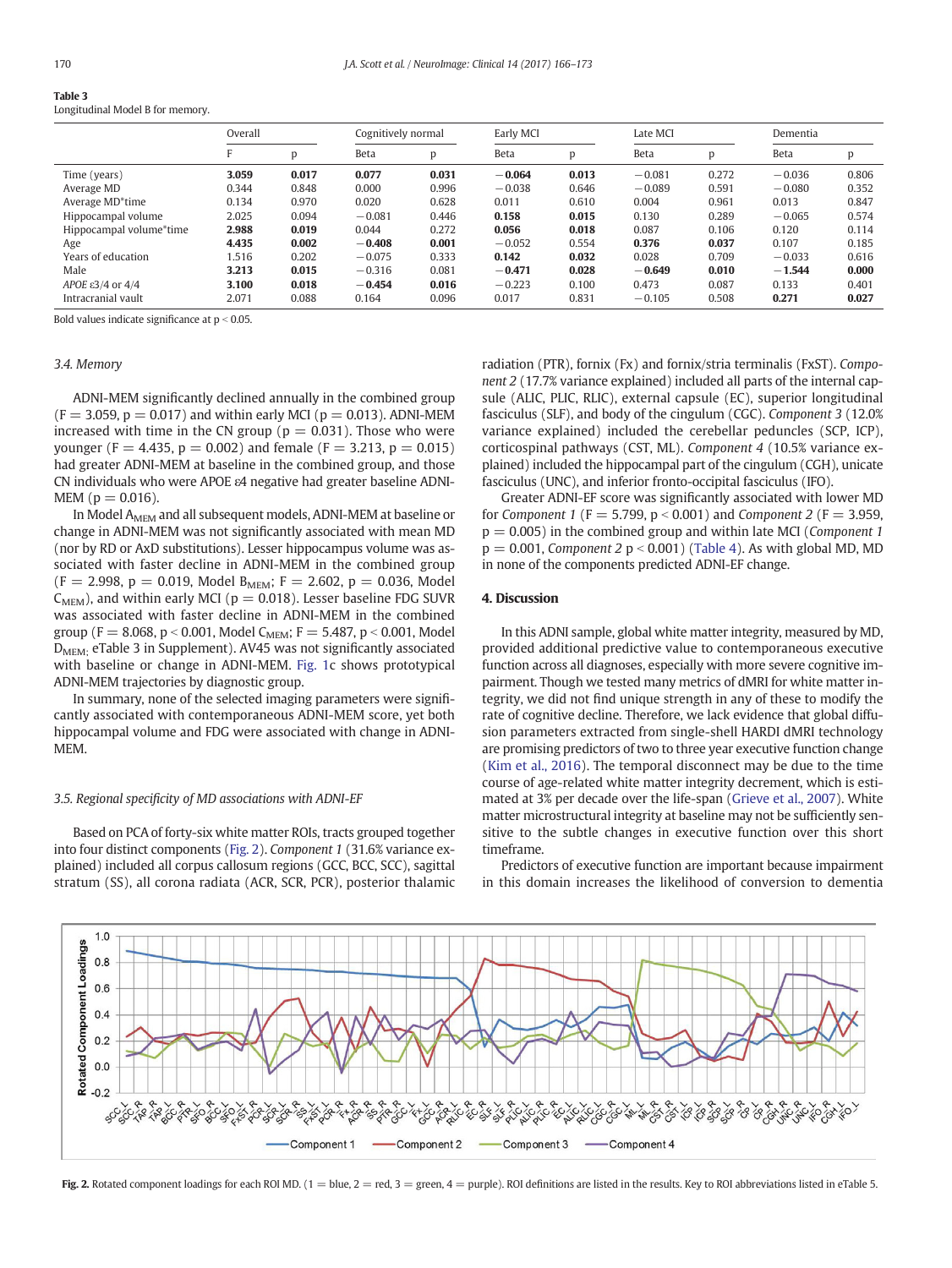<span id="page-5-0"></span>

|--|--|

Longitudinal model for executive function with MD component coefficient predictors.

|                               | Overall |       |          | Cognitively normal |          | Early MCI |          | Late MCI |          | Dementia |  |
|-------------------------------|---------|-------|----------|--------------------|----------|-----------|----------|----------|----------|----------|--|
|                               |         | p     | Beta     | p                  | Beta     | p         | Beta     | p        | Beta     | p        |  |
| Time (years)                  | 4.152   | 0.003 | 0.124    | 0.051              | 0.002    | 0.947     | $-0.137$ | 0.038    | $-0.292$ | 0.004    |  |
| Component 1                   | 5.798   | 0.000 | 0.098    | 0.693              | $-0.025$ | 0.846     | $-0.971$ | 0.001    | $-0.420$ | 0.001    |  |
| Component 1*time              | 0.765   | 0.549 | 0.038    | 0.617              | $-0.053$ | 0.120     | $-0.010$ | 0.926    | 0.052    | 0.540    |  |
| Component 2                   | 3.959   | 0.005 | $-0.162$ | 0.098              | 0.041    | 0.710     | $-0.560$ | 0.000    | $-0.063$ | 0.676    |  |
| Component 2*time              | 0.801   | 0.525 | $-0.004$ | 0.918              | $-0.005$ | 0.865     | 0.040    | 0.492    | 0.159    | 0.102    |  |
| Component 3                   | 0.543   | 0.704 | $-0.093$ | 0.384              | 0.083    | 0.366     | 0.089    | 0.615    | $-0.049$ | 0.564    |  |
| Component 3*time              | 1.337   | 0.256 | $-0.075$ | 0.026              | $-0.011$ | 0.743     | 0.017    | 0.802    | 0.023    | 0.655    |  |
| Component 4                   | 1.541   | 0.194 | 0.071    | 0.767              | $-0.175$ | 0.213     | $-0.076$ | 0.801    | $-0.246$ | 0.037    |  |
| Component 4*time              | 1.324   | 0.260 | 0.005    | 0.944              | $-0.084$ | 0.092     | $-0.194$ | 0.126    | 0.021    | 0.767    |  |
| Diagnosis at baseline         | 2.524   | 0.045 | $-0.303$ | 0.087              | $-0.081$ | 0.528     | 0.607    | 0.023    | 0.144    | 0.238    |  |
| Age                           | 3.354   | 0.012 | 0.059    | 0.641              | 0.316    | 0.001     | 0.145    | 0.181    | 0.048    | 0.616    |  |
| Years of education            | 0.984   | 0.419 | 0.041    | 0.885              | $-0.767$ | 0.020     | $-0.708$ | 0.048    | $-1.050$ | 0.003    |  |
| Male                          | 2.677   | 0.035 | $-0.127$ | 0.616              | $-0.132$ | 0.498     | 1.172    | 0.004    | 0.257    | 0.256    |  |
| APOE $\varepsilon$ 3/4 or 4/4 | 0.657   | 0.623 | 0.162    | 0.313              | $-0.096$ | 0.424     | $-0.003$ | 0.990    | 0.177    | 0.330    |  |
| Intracranial vault            | 4.152   | 0.003 | 0.124    | 0.051              | 0.002    | 0.947     | $-0.137$ | 0.038    | $-0.292$ | 0.004    |  |

Bold values indicate significance at  $p < 0.05$ .

[\(Ewers et al., 2014; Cloutier et al., 2015\)](#page-6-0).We and others have observed a more apparent relationship between white matter integrity and executive function compared to that with memory [\(Hedden et al., 2012; Nir](#page-6-0) [et al., 2013; Chang et al., 2015\)](#page-6-0). The first use of the ADNI-EF composite score with the ADNI-1 cohort demonstrated an association with WMH [\(Gibbons et al., 2012](#page-6-0)), but this was not reported in the analysis for the ADNI-MEM composite score ([Crane et al., 2012\)](#page-6-0). The ADNI-EF composite is composed of tasks that test working memory, response generation and inhibition, planning and organizing. These tasks are largely dependent on fluid intelligence, which is thought to be more vulnerable to damage to cortical connectivity, in contrast to crystallized intelligence like episodic memory [\(Madden et al., 2012; Ritchie et al., 2015](#page-7-0)). Agerelated decrement in white matter integrity may be a key factor in executive function performance in older adults, especially in those with comorbid memory impairment. The association between white matter microstructure and executive function observed in the combined groups was driven by those with the most severe memory impairments (late MCI and AD). Thus, the effect of white matter microstructure decrement on executive function may only be apparent in older adults that have other pathological processes impairing cognitive function in this sample which is biased towards those with AD pathology.

Of the various mechanistic possibilities raised, impaired connectivity is the most plausible explanation for the association between executive function and white matter integrity. Some DTI network analyses find that decreased nodal or global efficiency correlates with executive function or working memory ([Fischer et al., 2015; Kim et al., 2016](#page-6-0)). Further, we found no distinction between AxD and RD associations with cognition, which suggests that neither axonal degeneration nor demyelination can be ruled out as contributors to lower MD in mild cognitive impairment and dementia ([Nir et al., 2013](#page-7-0)). Typical age-associated white matter integrity loss is linked to changes in myelination without microglia activation or axonal injury—correlated with change in RD alone [\(Peters, 2002](#page-7-0)). In the presence of Alzheimer's-type pathology, axonal injury also compromises white matter integrity as measured by AxD [\(Peters, 2002; Molinuevo et al., 2014](#page-7-0)) concurrent with responsive myelin repair processes [\(Bartzokis, 2011\)](#page-6-0). This is likely why we observed strong correlations with both RD and AxD in those with evident Alzheimer's disease progression—late MCI and AD. However, this interpretation is limited by our use of mean AxD and RD over multiple ROIs. Wheeler-Kingshott and Cercignani demonstrated that changes in a single component of MD can alter the other in regions with complex underlying structure ([Wheeler-Kingshott and Cercignani, 2009](#page-7-0)). Thus we cannot assume that global associations with demyelination or axonal injury extend to individual white matter ROIs.

While overall MD and most tracts were significantly associated with executive function in this sample and in a previous analysis of ADNI [\(Nir](#page-7-0) [et al., 2013](#page-7-0)), other studies have singled out particular white matter tracts. Previous works analyzing diffusion parameters have linked poorer cognitive control, executive function or processing speed to tracts associated with the cingular cortex and frontal lobe ([He et al.,](#page-6-0) [2012; Metzler-Baddeley et al., 2012; Jacobs et al., 2013; Lin et al.,](#page-6-0) [2014; Chang et al., 2015; Santiago et al., 2015](#page-6-0)). Many of these studies selected white matter ROIs a priori, which obviated correlations with other white matter regions. The few studies that surveyed a range of cortical tracts reported associations between higher MD in associative and commissural fibers throughout the cortex and poorer executive function, but did not formally test whether global dMRI associations with executive function were present [\(Jacobs et al., 2013; Ciulli et al.,](#page-6-0) [2016\)](#page-6-0). We have shown that global MD does have a strong association with executive function as well as which tracts have the strongest associations. In agreement with previous studies of older adults with cerebral small vessel disease [\(Jacobs et al., 2013; Ciulli et al., 2016\)](#page-6-0), the results of our comprehensive ROI analyses, by individual tracts and by PCA, suggest that poorer white matter microstructure throughout the cortex, not exclusively frontal associated tracts, may serve as an effective indicator of executive function performance. We found that the majority of projection and associative fibers of the cerebral cortex (Components 1 and 2) were associated with contemporaneous ADNI-EF, indicating minimal regional specificity in the relationship between MD and ADNI-EF. Component 1 included primarily large commissural and associative fiber pathways that cover the majority of cortical white matter. While Component 2 pathways were all associated with frontal and cingular cortex either as associative or projection fibers, which would be the expected regions associated with executive function.

Many of our results are consistent with the previous studies of cognitive correlates in that metabolic changes in the brain and hippocampal atrophy are highly correlated with performance, while amyloid burden is weakly associated temporally. Our findings reinforce the relevance of FDG-PET as an important imaging marker of multi-domain cognitive status [\(Wirth et al., 2013a, b; Ewers et al., 2014\)](#page-7-0). These effects were most pronounced in the MCI groups, which were undergoing the greatest change in cognitive performance. Amyloid burden was only weakly associated with cognition after accounting for MRI and PET measures ([Wirth et al., 2013a, b; Teipel et al., 2015](#page-7-0)). These results support the validity of our data set and analytic approach.

Future work in other samples should assess the degree to which associations between WM microstructure and executive function are influenced by cerebrovascular injury. Vascular contributions to WM injury, typically identified on MR imaging through white matter hyperintensities or silent infarction, and acceleration of cognitive decline are well established [\(Gorelick et al., 2011; Lo et al., 2012; van](#page-6-0)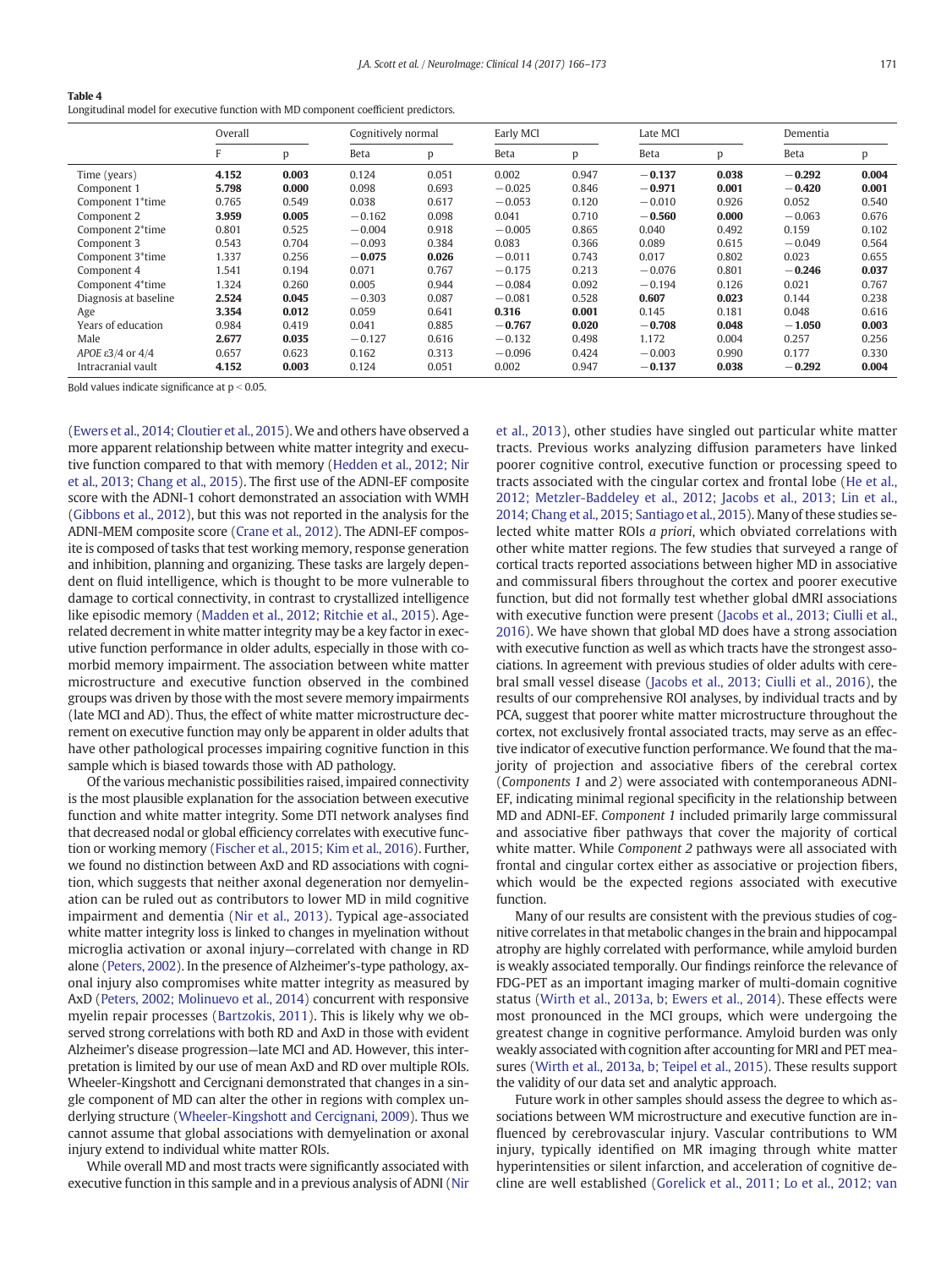<span id="page-6-0"></span>Norden et al., 2012; Bilello et al., 2015; Snyder et al., 2015). Impaired clearance of amyloid ([Rincon and Wright, 2014\)](#page-7-0), damaged blood brain barrier (Farrall and Wardlaw, 2009; Bell et al., 2012), and chronic inflammation (Greer, 2002; Jin et al., 2010) are all associated with vascular risk factors such as hypertension (Baumgart et al., 2015) and cerebral small vessel disease ([Snyder et al., 2015\)](#page-7-0). In addition, the microstructural markers we assess here are associated with both vascular risk factors and WMHs [\(Maillard et al., 2013; Maillard et al., 2014](#page-7-0)). The ADNI cohort carries a relatively low burden of vascular risk factors and overt vascular diseases, thus limiting our ability to determine whether associations between diffusion MRI metrics and executive function represent contributions from cerebrovascular injury processes. However, the role that diffusion MRI can play in the study of vascular cognitive impairment is clearly important and worthy of future study.

dMRI technologies are evolving quickly. Newer, enhanced dMRI data, such as network analyses or compartmental modeling, could give different results that are sensitive to longitudinal change (Fischer et al., 2015; Kim et al., 2016).

#### 4.1. Conclusion

Cerebral white matter integrity, as measured by global MD, contemporaneously predicts level of executive function, but not memory, in older adults with cognitive impairment. Since multi-domain impairment has been associated with faster functional decline (Gross et al., 2012; Ewers et al., 2014; Chang et al., 2015; Kirova et al., 2015; Knopman et al., 2015), global dMRI white matter diffusivity may disambiguate neural correlates of multi-domain impairment in dementia when MRI alone is available ([Voineskos et al., 2012; Hedden et al.,](#page-7-0) [2016\)](#page-7-0).

#### **Disclosures**

Authors do not have any conflicts of interests.

# Acknowledgements

Funding: University of California Davis Alzheimer's Disease Center P30 AG010129 (CD); California Department of Public Health 13-12004 (OTC, CD). PT is also supported by NIH grant U54 EB 020403 (Big Data to Knowledge Centers of Excellence, or the BD2K Program), which is funded by a cross-NIH partnership. Data collection and sharing for this project was funded by the Alzheimer's Disease Neuroimaging Initiative (ADNI) (National Institutes of Health Grant U01 AG024904) and DOD ADNI (Department of Defense award number W81XWH-12-2-0012). ADNI is funded by the National Institute on Aging, the National Institute of Biomedical Imaging and Bioengineering, and through generous contributions from the following: AbbVie, Alzheimer's Association; Alzheimer's Drug Discovery Foundation; Araclon Biotech; BioClinica, Inc.; Biogen; Bristol-Myers Squibb Company; CereSpir, Inc.; Cogstate; Eisai Inc.; Elan Pharmaceuticals, Inc.; Eli Lilly and Company; EuroImmun; F. Hoffmann-La Roche Ltd. and its affiliated company Genentech, Inc.; Fujirebio; GE Healthcare; IXICO Ltd.; Janssen Alzheimer Immunotherapy Research & Development, LLC.; Johnson & Johnson Pharmaceutical Research & Development LLC.; Lumosity; Lundbeck; Merck & Co., Inc.; Meso Scale Diagnostics, LLC.; NeuroRx Research; Neurotrack Technologies; Novartis Pharmaceuticals Corporation; Pfizer Inc.; Piramal Imaging; Servier; Takeda Pharmaceutical Company; and Transition Therapeutics. The Canadian Institutes of Health Research is providing funds to support ADNI clinical sites in Canada. Private sector contributions are facilitated by the Foundation for the National Institutes of Health ([www.fnih.org](http://www.fnih.org)). The grantee organization is the Northern California Institute for Research and Education, and the study is coordinated by the Alzheimer's Therapeutic Research Institute at the University of Southern California. ADNI data are disseminated by the Laboratory for Neuro Imaging at the University of Southern California.

#### Appendix A. Supplementary data

Supplementary data to this article can be found online at [http://dx.](http://dx.doi.org/10.1016/j.nicl.2017.01.026) [doi.org/10.1016/j.nicl.2017.01.026](http://dx.doi.org/10.1016/j.nicl.2017.01.026).

#### References

- Bartzokis, G., 2011. [Alzheimer's disease as homeostatic responses to age-related myelin](http://refhub.elsevier.com/S2213-1582(17)30027-X/rf0005) [breakdown. Neurobiol. Aging 32, 1341](http://refhub.elsevier.com/S2213-1582(17)30027-X/rf0005)–1371.
- Baumgart, M., Snyder, H.M., Carrillo, M.C., Fazio, S., Kim, H., Johns, H., 2015. [Summary of](http://refhub.elsevier.com/S2213-1582(17)30027-X/rf0010) the evidence on modifi[able risk factors for cognitive decline and dementia: a](http://refhub.elsevier.com/S2213-1582(17)30027-X/rf0010) [population-based perspective. Alzheimers Dement. 11, 718](http://refhub.elsevier.com/S2213-1582(17)30027-X/rf0010)–726.
- Bell, R.D., Winkler, E.A., Singh, I., Sagare, A.P., Deane, R., Wu, Z., et al., 2012. [Apolipoprotein](http://refhub.elsevier.com/S2213-1582(17)30027-X/rf0015) [E controls cerebrovascular integrity via cyclophilin A. Nature 485, 512](http://refhub.elsevier.com/S2213-1582(17)30027-X/rf0015)–516.
- Bennett, I.J., Madden, D.J., 2014. [Disconnected aging: cerebral white matter integrity and](http://refhub.elsevier.com/S2213-1582(17)30027-X/rf0020) [age-related differences in cognition. Neuroscience 276, 187](http://refhub.elsevier.com/S2213-1582(17)30027-X/rf0020)–205.
- Bilello, M., Doshi, J., Nabavizadeh, S.A., Toledo, J.B., Erus, G., Xie, S.X., et al., 2015. [Correlat](http://refhub.elsevier.com/S2213-1582(17)30027-X/rf0025)[ing cognitive decline with white matter lesion and brain atrophy magnetic resonance](http://refhub.elsevier.com/S2213-1582(17)30027-X/rf0025) [imaging measurements in Alzheimer's disease. J. Alzheimers Dis. 48, 987](http://refhub.elsevier.com/S2213-1582(17)30027-X/rf0025)–994.
- Carmichael, O., Mungas, D., Beckett, L., Harvey, D., Tomaszewski Farias, S., Reed, B., et al., 2012. [MRI predictors of cognitive change in a diverse and carefully characterized el](http://refhub.elsevier.com/S2213-1582(17)30027-X/rf0030)[derly population. Neurobiol. Aging 33, 83](http://refhub.elsevier.com/S2213-1582(17)30027-X/rf0030)–95.
- Chang, Y.L., Chen, T.F., Shih, Y.C., Chiu, M.J., Yan, S.H., Tseng, W.Y., 2015. [Regional cingulum](http://refhub.elsevier.com/S2213-1582(17)30027-X/rf0035) [disruption, not gray matter atrophy, detects cognitive changes in amnestic mild cog](http://refhub.elsevier.com/S2213-1582(17)30027-X/rf0035)[nitive impairment subtypes. J. Alzheimers Dis. 44, 125](http://refhub.elsevier.com/S2213-1582(17)30027-X/rf0035)–138.
- Chao, L.L., Decarli, C., Kriger, S., Truran, D., Zhang, Y., Laxamana, J., et al., 2013. [Associations](http://refhub.elsevier.com/S2213-1582(17)30027-X/rf0040) [between white matter hyperintensities and beta amyloid on integrity of projection,](http://refhub.elsevier.com/S2213-1582(17)30027-X/rf0040) association, and limbic fi[ber tracts measured with diffusion tensor MRI. PLoS One 8,](http://refhub.elsevier.com/S2213-1582(17)30027-X/rf0040) [e65175.](http://refhub.elsevier.com/S2213-1582(17)30027-X/rf0040)
- Ciulli, S., Citi, L., Salvadori, E., Valenti, R., Poggesi, A., Inzitari, D., et al., 2016. [Prediction of](http://refhub.elsevier.com/S2213-1582(17)30027-X/rf0045) [impaired performance in trail making test in MCI patients with small vessel disease](http://refhub.elsevier.com/S2213-1582(17)30027-X/rf0045) [using DTI data. IEEE J. Biomed. Health Inf. 20, 1026](http://refhub.elsevier.com/S2213-1582(17)30027-X/rf0045)–1033.
- Cloutier, S., Chertkow, H., Kergoat, M.J., Gauthier, S., Belleville, S., 2015. [Patterns of cogni](http://refhub.elsevier.com/S2213-1582(17)30027-X/rf0050)[tive decline prior to dementia in persons with mild cognitive impairment.](http://refhub.elsevier.com/S2213-1582(17)30027-X/rf0050) [J. Alzheimers Dis. 47, 901](http://refhub.elsevier.com/S2213-1582(17)30027-X/rf0050)–913.
- Crane, P.K., Carle, A., Gibbons, L.E., Insel, P., Mackin, R.S., Gross, A., et al., 2012. [Develop](http://refhub.elsevier.com/S2213-1582(17)30027-X/rf0055)[ment and assessment of a composite score for memory in the Alzheimer's Disease](http://refhub.elsevier.com/S2213-1582(17)30027-X/rf0055) [Neuroimaging Initiative \(ADNI\). Brain Imaging Behav. 6, 502](http://refhub.elsevier.com/S2213-1582(17)30027-X/rf0055)–516.
- Dore, V., Villemagne, V.L., Bourgeat, P., Fripp, J., Acosta, O., Chetelat, G., et al., 2013. [Cross](http://refhub.elsevier.com/S2213-1582(17)30027-X/rf0060)[sectional and longitudinal analysis of the relationship between Abeta deposition, cor](http://refhub.elsevier.com/S2213-1582(17)30027-X/rf0060)[tical thickness, and memory in cognitively unimpaired individuals and in Alzheimer](http://refhub.elsevier.com/S2213-1582(17)30027-X/rf0060) [disease. JAMA Neurol. 70, 903](http://refhub.elsevier.com/S2213-1582(17)30027-X/rf0060)–911.
- Ewers, M., Brendel, M., Rizk-Jackson, A., Rominger, A., Bartenstein, P., Schuff, N., et al., 2014. [Reduced FDG-PET brain metabolism and executive function predict clinical](http://refhub.elsevier.com/S2213-1582(17)30027-X/rf0065) [progression in elderly healthy subjects. Neuroimage Clin. 4, 45](http://refhub.elsevier.com/S2213-1582(17)30027-X/rf0065)–52.
- Farrall, A.J., Wardlaw, J.M., 2009. [Blood-brain barrier: ageing and microvascular](http://refhub.elsevier.com/S2213-1582(17)30027-X/rf0070) disease—[systematic review and meta-analysis. Neurobiol. Aging 30, 337](http://refhub.elsevier.com/S2213-1582(17)30027-X/rf0070)–352.
- Fischer, F.U., Wolf, D., Scheurich, A., Fellgiebel, A., Alzheimer's Disease Neuroimaging, I., 2015. [Altered whole-brain white matter networks in preclinical Alzheimer's disease.](http://refhub.elsevier.com/S2213-1582(17)30027-X/rf0075) [Neuroimage Clin. 8, 660](http://refhub.elsevier.com/S2213-1582(17)30027-X/rf0075)–666.
- Gibbons, L.E., Carle, A.C., Mackin, R.S., Harvey, D., Mukherjee, S., Insel, P., et al., 2012. [A](http://refhub.elsevier.com/S2213-1582(17)30027-X/rf0080) [composite score for executive functioning, validated in Alzheimer's Disease Neuroim](http://refhub.elsevier.com/S2213-1582(17)30027-X/rf0080)[aging Initiative \(ADNI\) participants with baseline mild cognitive impairment. Brain](http://refhub.elsevier.com/S2213-1582(17)30027-X/rf0080) [Imaging Behav. 6, 517](http://refhub.elsevier.com/S2213-1582(17)30027-X/rf0080)–527.
- Gorelick, P.B., Scuteri, A., Black, S.E., Decarli, C., Greenberg, S.M., Iadecola, C., et al., 2011. [vascular contributions to cognitive impairment and dementia: a statement for](http://refhub.elsevier.com/S2213-1582(17)30027-X/rf0085) [healthcare professionals from the American Heart Association/American Stroke Asso](http://refhub.elsevier.com/S2213-1582(17)30027-X/rf0085)[ciation. Stroke 42, 2672](http://refhub.elsevier.com/S2213-1582(17)30027-X/rf0085)–2713.
- Greer, P., 2002. [Closing in on the biological functions of Fps/Fes and Fer. Nat. Rev. Mol. Cell](http://refhub.elsevier.com/S2213-1582(17)30027-X/rf0090) [Biol. 3, 278](http://refhub.elsevier.com/S2213-1582(17)30027-X/rf0090)–289.
- Grieve, S.M., Williams, L.M., Paul, R.H., Clark, C.R., Gordon, E., 2007. [Cognitive aging, exec](http://refhub.elsevier.com/S2213-1582(17)30027-X/rf0095)[utive function, and fractional anisotropy: a diffusion tensor MR imaging study. AJNR](http://refhub.elsevier.com/S2213-1582(17)30027-X/rf0095) [Am. J. Neuroradiol. 28, 226](http://refhub.elsevier.com/S2213-1582(17)30027-X/rf0095)–235.
- Gross, A.L., Manly, J.J., Pa, J., Johnson, J.K., Park, L.Q., Mitchell, M.B., et al., 2012. [cortical sig](http://refhub.elsevier.com/S2213-1582(17)30027-X/rf0100)[natures of cognition and their relationship to Alzheimer's disease. Brain Imaging](http://refhub.elsevier.com/S2213-1582(17)30027-X/rf0100) [Behav. 6, 584](http://refhub.elsevier.com/S2213-1582(17)30027-X/rf0100)–598.
- He, J., Wong, V.S., Fletcher, E., Maillard, P., Lee, D.Y., Iosif, A.M., et al., 2012. [The contribu](http://refhub.elsevier.com/S2213-1582(17)30027-X/rf0105)[tions of MRI-based measures of gray matter, white matter hyperintensity, and white](http://refhub.elsevier.com/S2213-1582(17)30027-X/rf0105) [matter integrity to late-life cognition. AJNR Am. J. Neuroradiol. 33, 1797](http://refhub.elsevier.com/S2213-1582(17)30027-X/rf0105)–1803.
- Hedden, T., Mormino, E.C., Amariglio, R.E., Younger, A.P., Schultz, A.P., Becker, J.A., et al., 2012. Cognitive profi[le of amyloid burden and white matter hyperintensities in cog](http://refhub.elsevier.com/S2213-1582(17)30027-X/rf0110)[nitively normal older adults. J. Neurosci. 32, 16233](http://refhub.elsevier.com/S2213-1582(17)30027-X/rf0110)–16242.
- Hedden, T., Schultz, A.P., Rieckmann, A., Mormino, E.C., Johnson, K.A., Sperling, R.A., et al., 2016. [Multiple brain markers are linked to age-related variation in cognition. Cereb.](http://refhub.elsevier.com/S2213-1582(17)30027-X/rf0115) [Cortex 26, 1388](http://refhub.elsevier.com/S2213-1582(17)30027-X/rf0115)–1400.
- Jacobs, H.I., Leritz, E.C., Williams, V.J., Van Boxtel, M.P., van der Elst, W., Jolles, J., et al., 2013. [Association between white matter microstructure, executive functions, and](http://refhub.elsevier.com/S2213-1582(17)30027-X/rf0120) [processing speed in older adults: the impact of vascular Health. Hum. Brain Mapp.](http://refhub.elsevier.com/S2213-1582(17)30027-X/rf0120) [34, 77](http://refhub.elsevier.com/S2213-1582(17)30027-X/rf0120)–95.
- Jin, R., Yang, G., Li, G., 2010. Infl[ammatory mechanisms in ischemic stroke: role of in](http://refhub.elsevier.com/S2213-1582(17)30027-X/rf0125)flam[matory cells. J. Leukoc. Biol. 87, 779](http://refhub.elsevier.com/S2213-1582(17)30027-X/rf0125)–789.
- Kim, H.J., Yang, J.J., Kwon, H., Kim, C., Lee, J.M., Chun, P., et al., 2016. [relative impact of](http://refhub.elsevier.com/S2213-1582(17)30027-X/rf0130) [amyloid-beta, lacunes, and downstream imaging markers on cognitive trajectories.](http://refhub.elsevier.com/S2213-1582(17)30027-X/rf0130) [Brain 139, 2516](http://refhub.elsevier.com/S2213-1582(17)30027-X/rf0130)–2527.